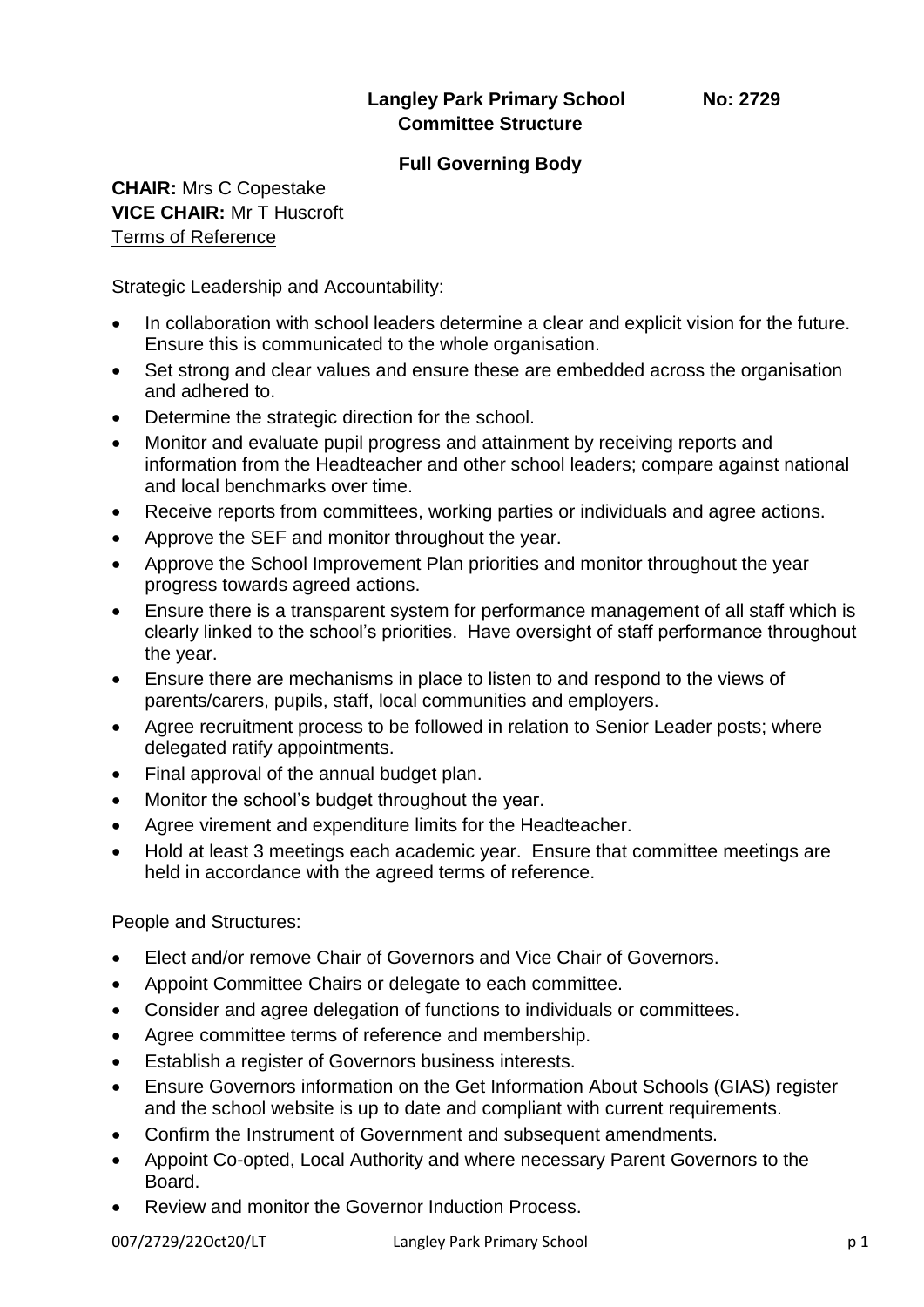- Have regard for Governors professional development.
- Where necessary, suspend or remove Governors from the Board.
- Appoint/dismiss the Clerk to the Governing Body.

Compliance and Evaluation:

- Consider business provided by Local Authority and other sources
- Suspend or end suspension of staff members.
- Ensure all statutory policies are in place and there is an effective policy review cycle.
- Review and agree the Governor Code of Conduct.
- Confirm arrangements for completion of a Governor Skills Audit.
- Ensure there is regular self-evaluation and review of individual's contribution to the Board as well as the Board's overall operation and effectiveness.
- As necessary, consider an external review of the Board's effectiveness.
- Ensure school website is up to date and compliant with current DfE requirements.

# **Curriculum Committee**

# **CHAIR: Mrs C Copestake**

Terms of Reference

• Elect Chair (if delegated by full Governing Body).

Curriculum Planning and Delivery:

- Review, monitor and evaluate the curriculum offer.
- Contribute to the development and monitoring of the:
	- Self Evaluation form
	- School Improvement Plan
	- Targets for school improvement
- Develop and review policies identified within the school's policy review programme and in accordance with its delegated powers (e.g. sex education and pupil discipline/behaviour).
- Ensure that the school's policy on SEND is consistent with the Code of Practice and Equalities Act and receive termly reports from the Headteacher/SENDCo and an annual report from the SEND Governor.
- Ensure the SEND Policy is monitored and reviewed regularly and that the policy is known to parents/carers.
- Ensure the school complies with the provisions of the Equalities Act 2010.
- Where necessary ensure that the 14-19 curriculum is broad-based and provides vocational training as well as academic qualifications.
- Where necessary ensure that all pupils have access to careers advice.

Assessment and Improvement:

- Monitor and evaluate the effectiveness of leadership and management.
- Monitor and evaluate the quality of teaching and learning and the impact on rates of pupils progress and standards of achievement
- Monitor and evaluate the impact of continuing professional development on improving staff performance.
- Receive pupil progress and achievement data; monitor and evaluate rates of progress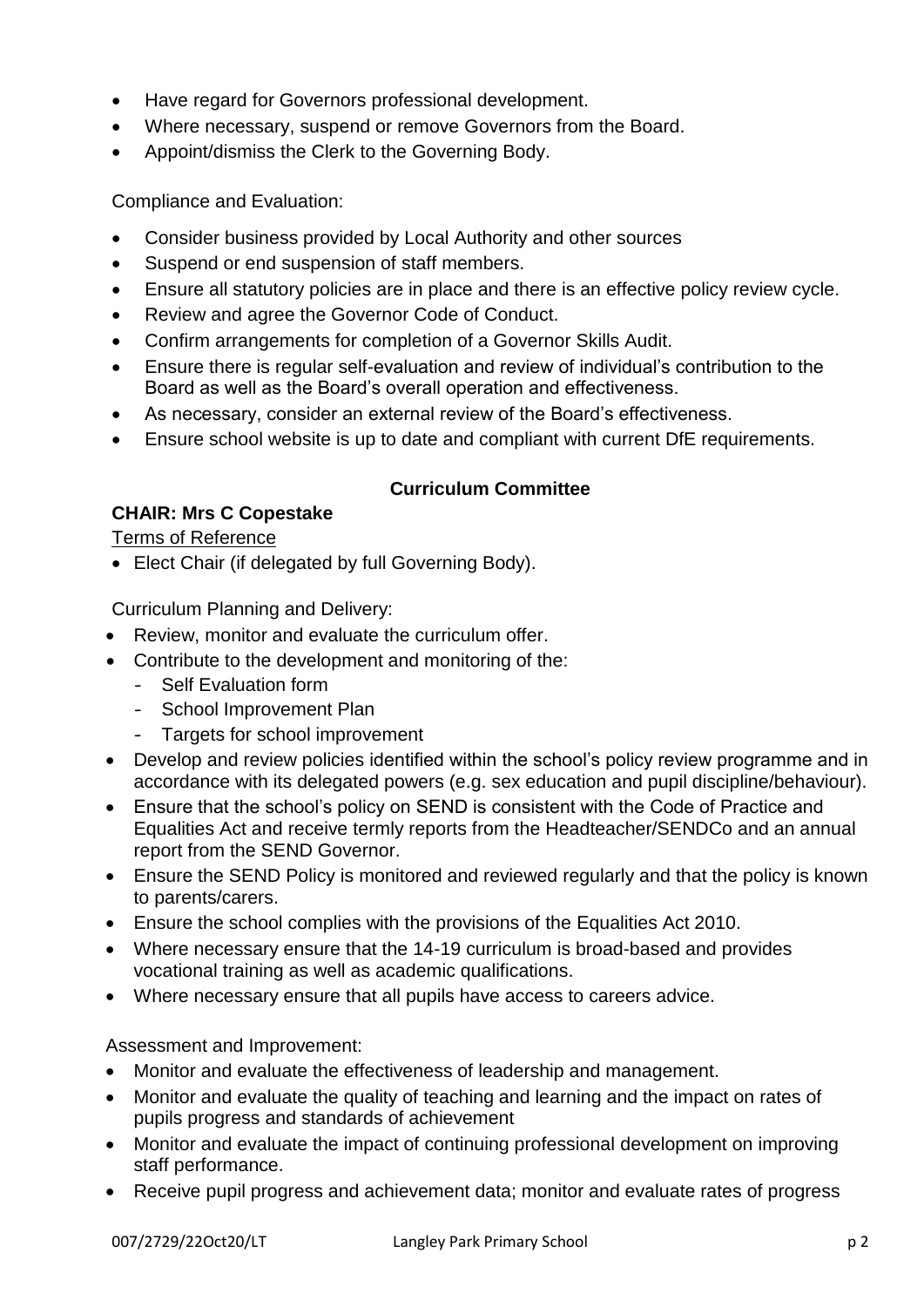and standards of achievement against agreed targets for all pupils and for all groups of pupils.

- Monitor and evaluate provision for all groups of vulnerable children e.g. looked after children and ensure all their needs have been identified and addressed.
- Monitor and review impact of Pupil Premium, Sports Premium, Early Years Premium and Year 7 Catch-Up funding.
- Monitor and review pupil attendance data against attendance targets.
- Monitor and review pupil exclusion information.
- Set priorities for improvement and monitor and evaluate the impact of improvement plans which relate to the committee's area of operation.
- Regularly review the Assessment Policy and ensure that the policy is operating effectively.
- Ensure the school is fulfilling its responsibilities regarding child protection and the requirements of 'Keeping Children Safe in Education'
- Receive reports from external sources and agree actions to address recommendations; monitor and evaluate progress made.
- Ensure all children have equal opportunities.
- Ensure Safeguarding policies are adhered to; monitor and review all safeguarding policies/procedures within school.
- Advise the Resources Committee on the relative funding priorities necessary to deliver the curriculum.
- Monitor pupils' attitudes, values and development of other personal qualities within the school through the provision of R.E. and PHSCE. Ensure parents are informed of the right to withdraw their child.

# Engagement:

- Monitor the school's publicity, public presentation and relationships with parents/carers and the wider community.
- Identify and celebrate pupil achievements.
- Oversee and monitor arrangements for out of hours provision, extra-curricular activities and educational visits including overnight stays.
- Ensure that adequate provision is made for pupil transition.
- Ensure all statutory requirements for reporting and publishing information are met.
- Review and monitor the school's website to ensure that it is accessible and fully compliant with current DfE requirements.
- Ensure the school works well with its community, parents and other schools.
- Consider representations from parents/carers in the case of fixed term exclusions in line with statutory quidance.
- Consider the appropriateness of any permanent exclusion or any exclusion where one or more fixed period exclusions total more than 15 school days in one term or where a pupil is denied the chance to take a public examination in line with statutory guidance.

| <b>MEETINGS: at least termly</b> |                                                                       |
|----------------------------------|-----------------------------------------------------------------------|
| <b>QUORUM: 3</b>                 |                                                                       |
| <b>DISQUALIFICATIONS:</b>        | (Exclusions) prior knowledge; any Governor whose child is<br>involved |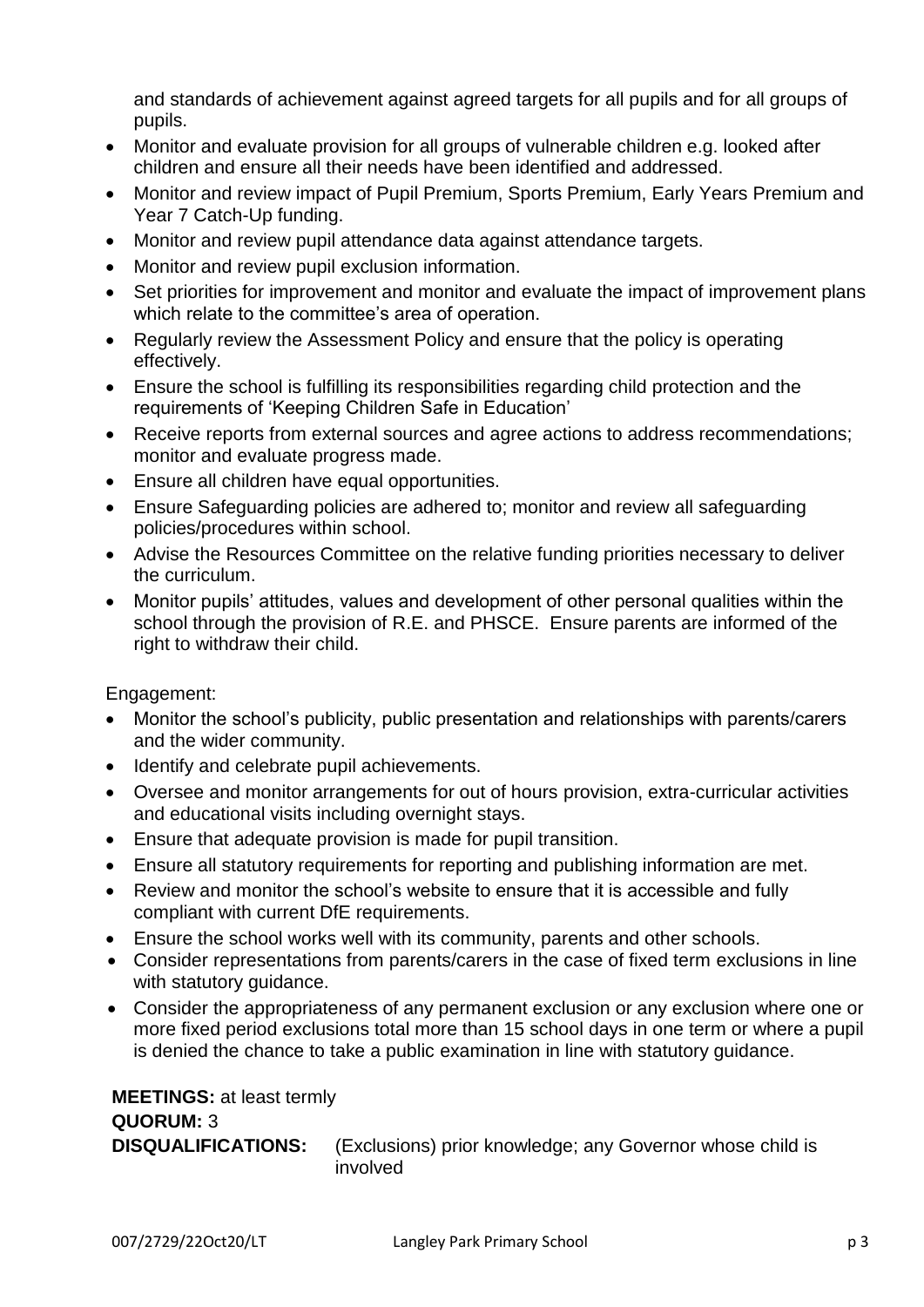# **CHAIR: Mr P Bryan**

Terms of Reference

• Elect Chair (if delegated by full Governing Body).

Finance:

- In conjunction with the Headteacher to draft and propose the first formal budget plan of the financial year for approval by the full Governing Body.
- Establish and maintain an up-to-date three year financial plan, taking into account priorities in the School Improvement Plan, roll projection and signals from central government and the LA regarding future years' budget.
- Ensure that priorities detailed within the School Improvement Plan are appropriately costed and are reflected in the annual budget.
- Monitor the budget position statement to identify and address any anomalies from the anticipated position and report termly to the full Governing Body.
- Review and monitor outstanding debts and action taken.
- Review and monitor Direct School Meals Provision by income and expenditure statements.
- Review the year end outturn report.
- Monitor and approve virements and expenditure over the Headteacher's delegated limit.
- Appraise and approve spending decisions where competitive quotations or tenders are required.
- Ensure the school operates within the financial regulations of the Local Authority and the requirements of the DfE Schools Financial Value Standard (SFVS).
- Approve annually the Schools Financial Value Standard (SFVS) submission prior to the 31 March deadline and monitor the implementation of any identified actions.
- Monitor expenditure of all voluntary funds held on behalf of the Governing Body by review of an audited annual statement of income and expenditure.
- Annually review the outcomes of the asset register stock check and approve the disposal of obsolete items.
- Ensure appropriate use of the Early Years Premium, Pupil Premium, Sports Premium, Year 7 Catch-Up Premium.
- Review and monitor the school's website to ensure that it is accessible and fully compliant with current DfE requirements.
- Review and monitor all financial policies including lettings, charging and remissions and expenses policies.
- Consider and promote income generation.
- Annually review income generated from contracts and lettings; oversee the use of premises by outside users.
- Where necessary, monitor and review Wrap Around Care provision including review of annual income and expenditure statements where applicable.
- Ensure all appropriate insurances are in place.
- Annually review and approve the school's Financial Procedures Manual.
- Monitor service level agreements annually and make decisions in respect of service level agreements ensuring value for money.
- Make decisions on expenditure following recommendations from other committees.
- Ensure pay decisions can be appropriately funded.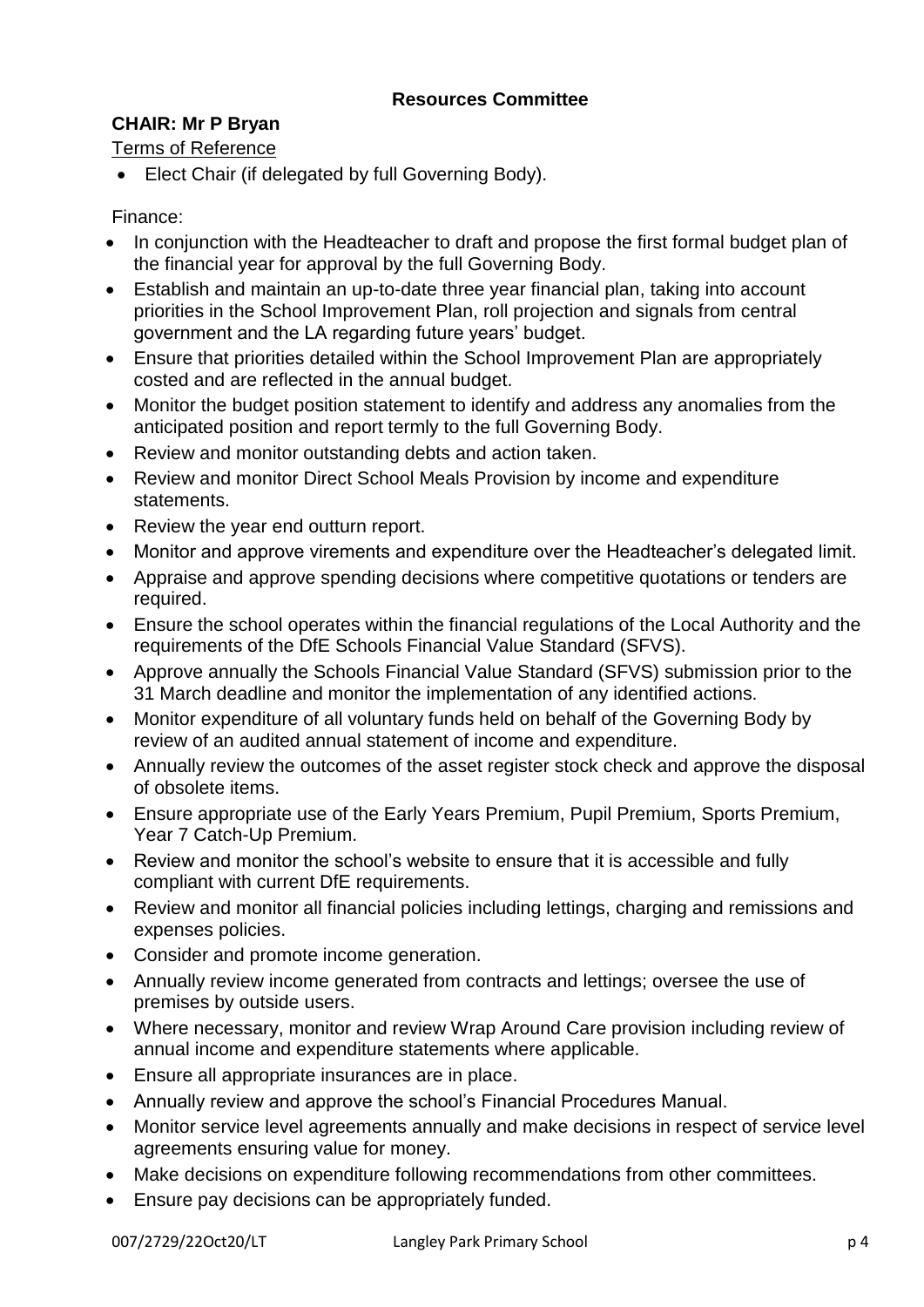- Ensure as far as is practical that health and safety issues are appropriately funded in accordance with agreed priorities.
- Annually review financial benchmarking data.
- Monitor the implementation of actions arising from the Internal Audit report or of a financial nature from other inspection regime reports.

Premises:

- Establish, review and monitor the Health and Safety Policy ensuring that the school meets health and safety requirements.
- Ensure actions are taken in respect of relevant health and safety legislation.
- Ensure that premises and the learning environment are maintained and are fit for purpose.
- Provide support and guidance for the Headteacher and Governing Body on all matters relating to the maintenance and development of the premises and grounds, including health and safety.
- Ensure that an annual inspection of the premises and grounds is undertaken and a report received identifying any issues. Inform the Governing Body of the report and set out a proposed order of priorities for maintenance and development for the approval of the Governing Body.
- Ensure professional surveys and emergency works are arranged as necessary.
- Oversee the use of premises by outside users.
- Establish and keep under review an Accessibility Plan and an Asset Management/Building Development Plan.
- Monitor data on accidents and incidents.

## **MEETINGS:** at least termly **QUORUM:** 3 **DISQUALIFICATIONS:** where there may be a conflict of or a pecuniary interest

| <b>Virement Limits</b>                                                                                                                                                                                                     |                        | <b>Expenditure Limits</b>                                                     |        |
|----------------------------------------------------------------------------------------------------------------------------------------------------------------------------------------------------------------------------|------------------------|-------------------------------------------------------------------------------|--------|
| Limit set for Headteacher without prior written<br>approval of Chair of Governing Body                                                                                                                                     | £1,000                 | Any items of expenditure up to                                                | £5,000 |
| Where the cumulative effect of multiple<br>virements on the same budget heading<br>exceeds this limit, details are to be reported to<br>the next Resources Committee meeting for<br>information and retrospective approval |                        |                                                                               |        |
| Limit set for Headteacher with approval from<br><b>Chair of Governors</b><br>A log of these approvals will be maintained and<br>details reported to the next Resources<br>Committee meeting.                               | £1,000<br>to<br>£5,000 | Above this limit if item was<br>previously notified to the<br>Governing Body. |        |

# VIREMENT AND EXPENDITURE LIMITS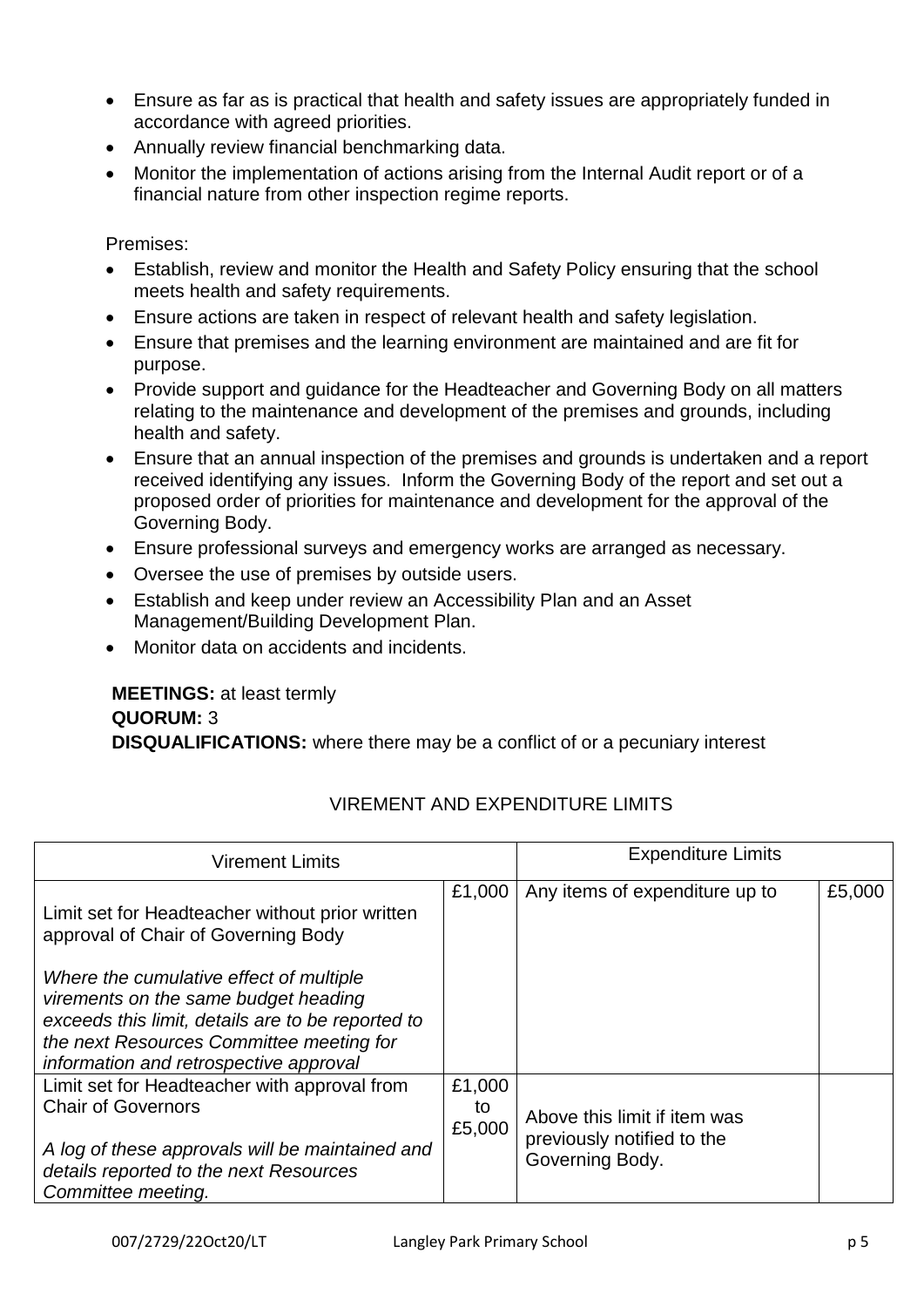Prior Resources Committee or Chair of Governors approval (whichever is the soonest) to be sought outside of these limits and reported to the Resources Committee at the earliest opportunity.

**NB** Any goods/services purchased and works to be carried out are subject to Durham County Council Contract Procedures Rules (January 2014) for quotations i.e. quotations or tenders to be invited from capable contractors based on the likely value of the procurement over its lifetime:

- Between £500 and £5000 at least one quotation
- Between £5001 and £50,000 at least three quotations
- Over £50,000 full tender exercise

# **First / Pay Review Committee**

## **CHAIR: Mrs C Copestake**

## Terms of Reference

- Elect Chair (if delegated by full Governing Body).
- Annually agree the Teachers' Pay Policy.
- Act in accordance with the Teachers' Pay Policy when carrying out the annual review of teachers' salaries.
- Report to the Finance and Premises Committee on pay review related expenditure.
- Consider any requests made in accordance with personnel policies e.g. flexible working, leave of absence etc. (unless delegated to the Headteacher).
- Make any decisions under the personnel procedures adopted by the Governing Body e.g. disciplinary, grievance, ill-health, capability etc. (Unless delegated to the Headteacher).
- Deal with matters relating to staffing reductions.

#### **MEETINGS:** at least annually

#### **QUORUM:** 3

**DISQUALIFICATIONS:** Headteacher; Chair of Governors (if have prior knowledge); where there may be a conflict of interest; any Governor whose spouse/partner is involved; staff (annual pay review and matters relating to staffing reductions)

# **Appeals Committee**

#### **CHAIR:**

#### Terms of Reference

- Elect Chair (if delegated by full Governing Body).
- Consider any appeal against a decision made under the personnel procedures adopted by the Governing Body.
- Consider any appeal against a decision made by the First/Pay Review Committee during the annual review of teachers' salaries.
- Consider any appeal against selection for redundancy through a staffing reduction process.
- Consider complaints against the school in accordance with the agreed school Complaints Procedure.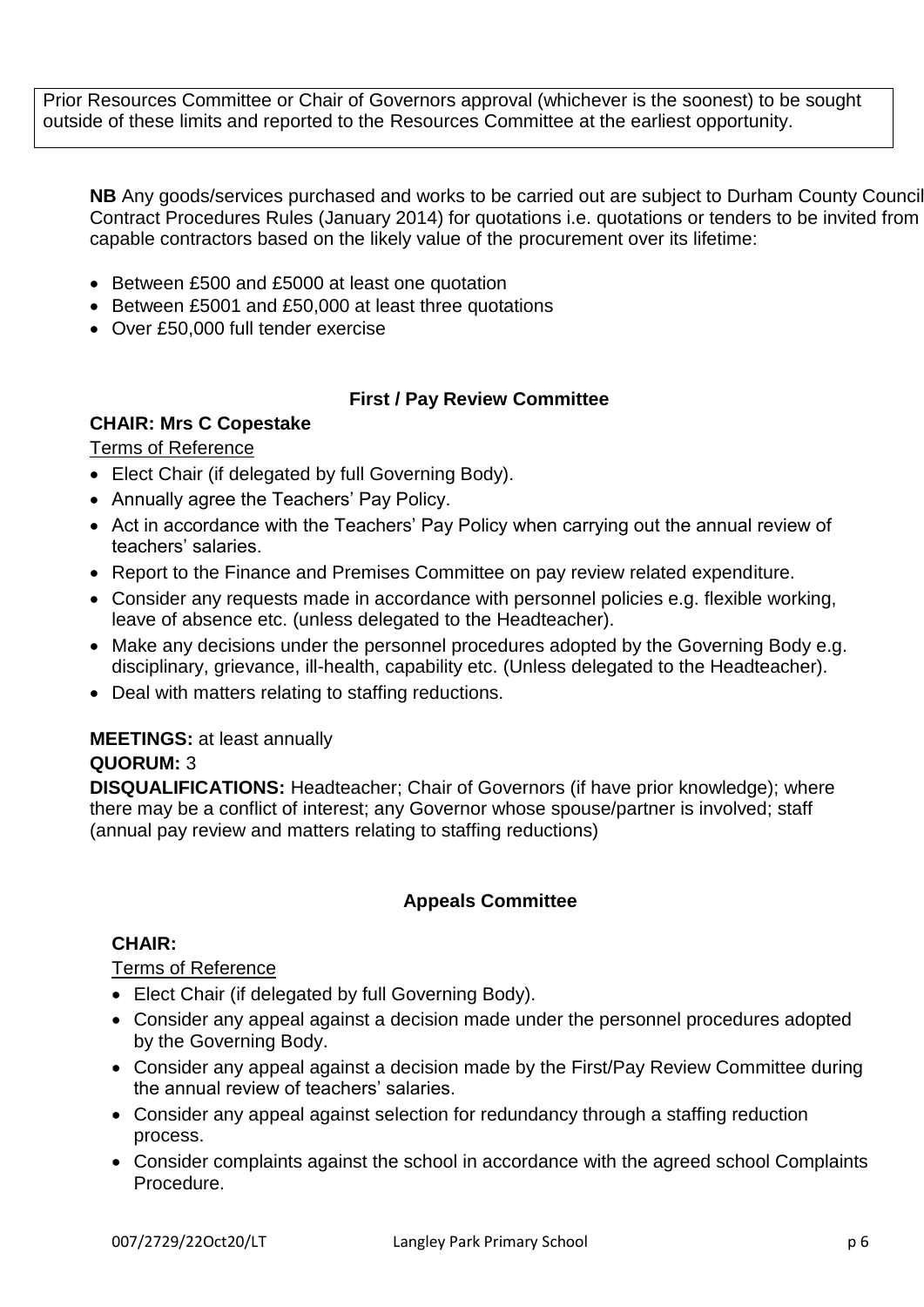## **MEETINGS:** as and when required.

**QUORUM:** Must have at least the same number of Governors as were present at the original hearing.

**DISQUALIFICATIONS:** Headteacher; Chair of Governors (if have prior knowledge); any Governor involved in the original hearing; where there may be a conflict of interest; any Governor whose spouse/partner is involved; staff (appeals in relation to salary or staffing reduction decisions)

#### **Headteacher's Performance Review Committee**

## **LEAD GOVERNOR: Mrs C Copestake**

## Terms of Reference

- Set, with the support of the External Advisor (EA) or Education Development Partner (EDP) Headteacher's annual performance objectives.
- Monitor throughout the year the performance of the Headteacher against agreed performance objectives.
- Review, with the support of the External Advisor (EA) or Education Development Partner (EDP) achievement of performance objectives.
- Make recommendations to the First/Pay Review Committee in respect of the Headteacher's annual pay progression.

**MEETINGS:** Autumn Term plus monitoring meetings **DISQUALIFICATIONS:** Headteacher and staff

## **Staffing Committee**

# **CHAIR: Mrs C Copestake**

Terms of Reference

- Elect Chair (if delegated by full Governing Body).
- Carry out an annual review of the staffing structure in consultation with the Headteacher and Resources Committee.
- Ensure the school is sufficiently staffed to fulfil the effective operation of the school and the School Improvement Plan (SIP).
- Oversee the recruitment and selection procedures for all staff.
- Make recommendations to the Resources Committee on personnel-related expenditure.
- Develop and review policies identified within the school's policy review programme and in accordance with its delegated powers (e.g. Appraisal, Whistleblowing, Recruitment and Selection).
- Keep under review work/life balance, working conditions and well-being including monitoring attendance management.
- Review the Single Central Record to ensure compliance with current statutory quidance.
- Approve the Staff Code of Conduct and ensure all staff are aware.

# **MEETINGS:** at least annually

# **QUORUM:** 3

**DISQUALIFICATIONS:** where there may be a conflict of or pecuniary interest; any Governor whose spouse/partner is involved